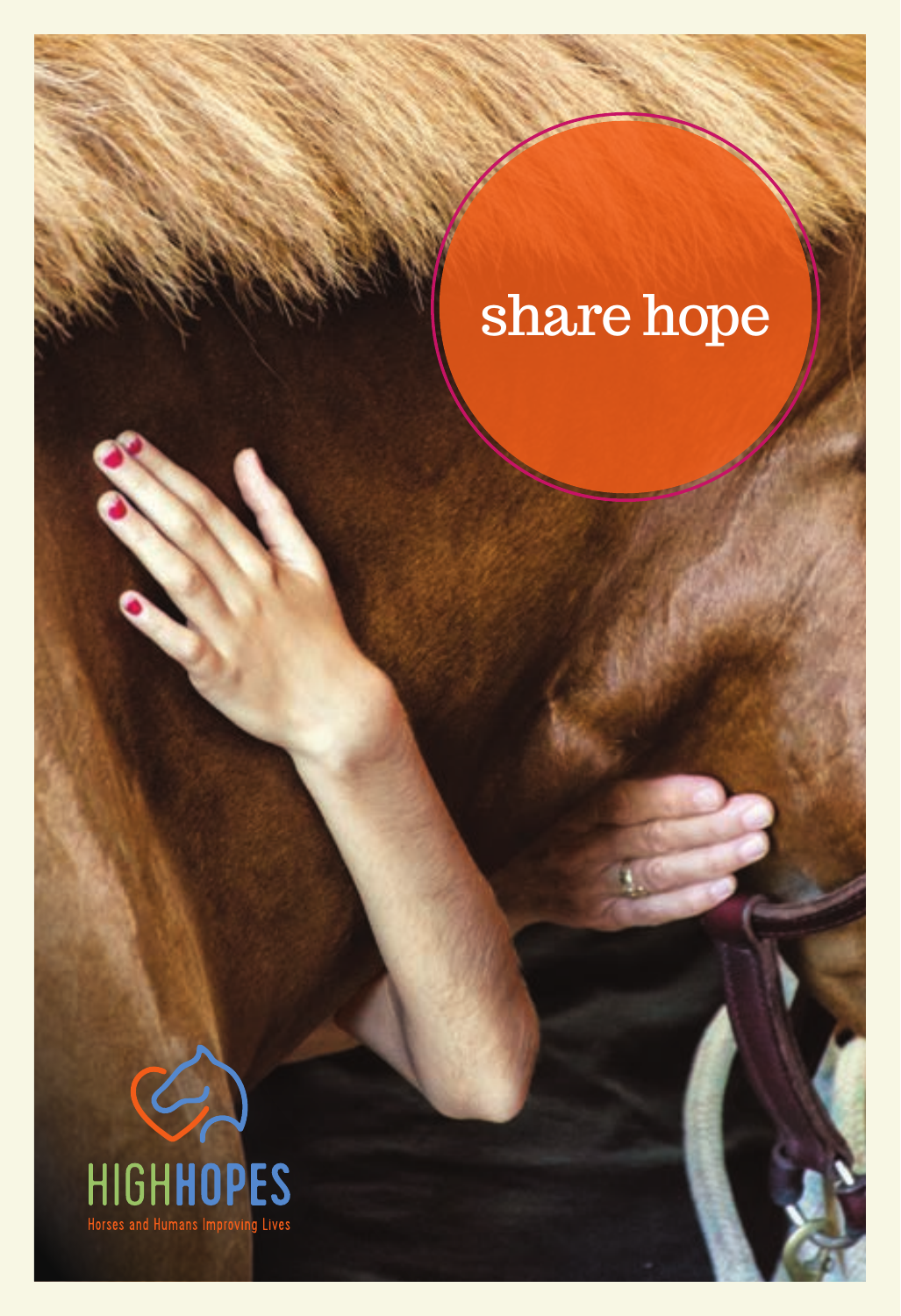## Dear FIRST NAME

For nearly 45 years, High Hopes has provided life enhancing services to individuals with a wide range of disabilities and challenges. Our participants and their families face many hardships, not the least of which are financial. To keep fees affordable, we underwrite 65% of the cost of every lesson provided. Despite this, approximately 50% of our riders need additional financial assistance to participate. Each year, to close this gap and maintain a balanced operational budget, we must raise over \$1 million in donated income.

To continue to provide services to all, regardless of their ability to pay, we must increase our small endowment fund. An enhanced endowment will provide stability, help retain staff, and provide critically needed financial aid to our participants. With that goal in mind, High Hopes has launched an endowment campaign to raise \$3 million by December 2019.

A healthy endowment fund will not take away the need for annual giving, but will allow High Hopes to draw on a small percentage of the income from the endowment. This increased source of revenue will provide a buffer between the variable nature of donated revenue and the inevitable annual increases in fixed costs, such as feed for the herd and liability insurance for the organization.

Careful stewardship and planning by our organizational leadership over the last 45 years has allowed High Hopes to develop into a nationally recognized leader in the field of equine assisted activities and therapies. By supporting this endowment campaign, you will enable us to share hope long into the future.

Thank you for your time and support.

**Kitty Stalsburg -** Executive Director **John Catlett -** Chair, Board of Trustees **Jeff Ridgway and Jamie Childs -** Endowment Campaign Co-Chairs

**You have the chance to give a gift that will touch the lives of thousands of individuals in your community now − and for years to come.**

> Creative services for this piece were donated by Overabove. Photography was donated by Michael Fanelli and Kim Tyler.

building

a strong

future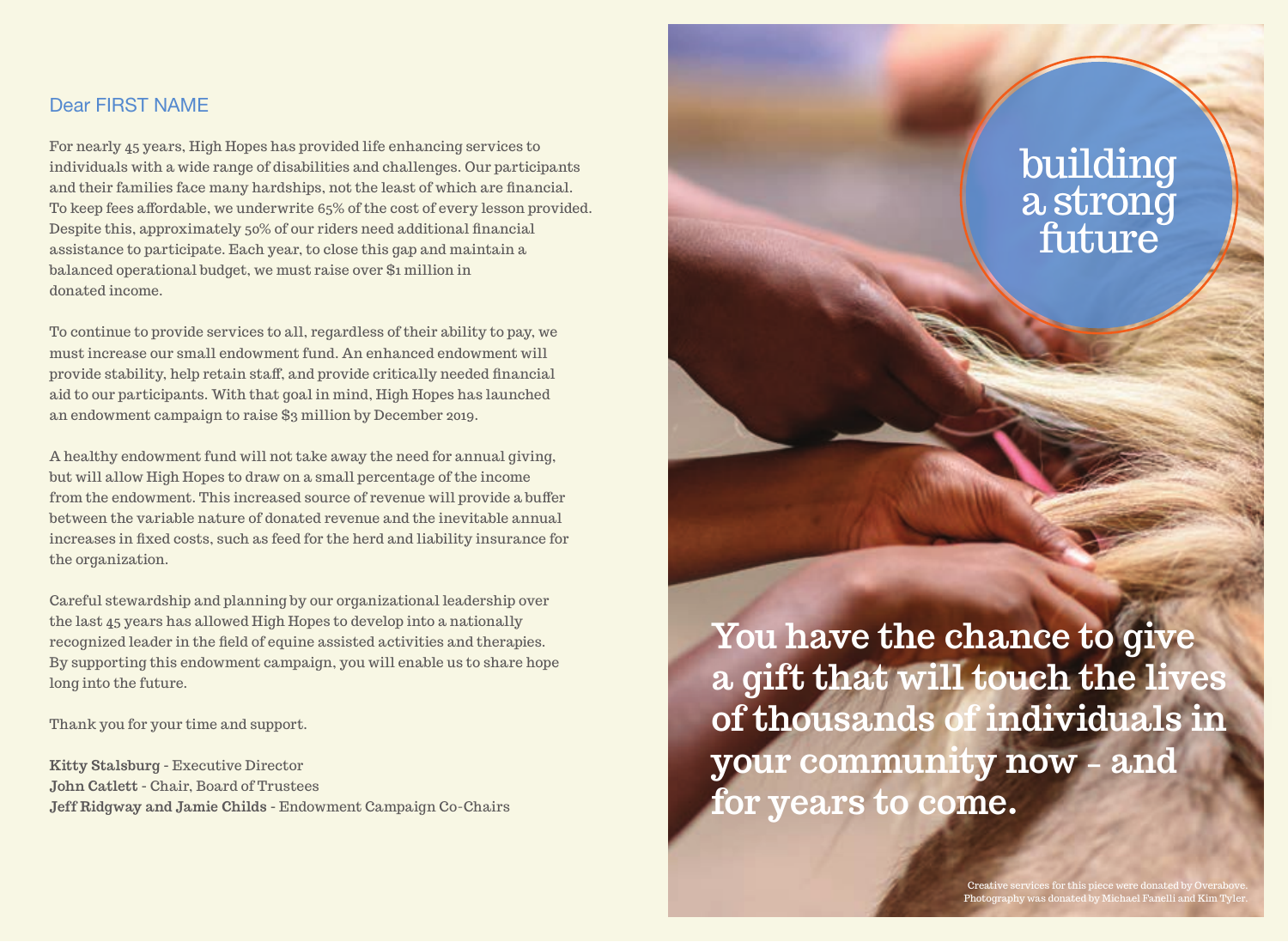Strengthening our endowment will help riders like Stanley benefit from the freedom our horses can give to them **−** regardless of their ability to pay.



## Stanley's Story

When Stanley joined the elementary school group that was planning to ride with us this spring, his teachers wondered if he would be able to participate like his peers. Stanley is five years old and has double, above-the-knee amputations. Though he wears prosthetics and has great upper body strength, he is unable to walk; using a wheelchair to get around. Stanley is also non-verbal, but communicates through sounds and expressions. His first contact with his horse, Baby, was a defining moment; for six weeks we saw him progress beyond all expectations.

It took two instructors (one to teach, the other as a spotter), a horse, a specially adapted saddle, a horse leader, and two sidewalkers for Stanley to ride for half an hour. The cost is significant the outcomes are priceless.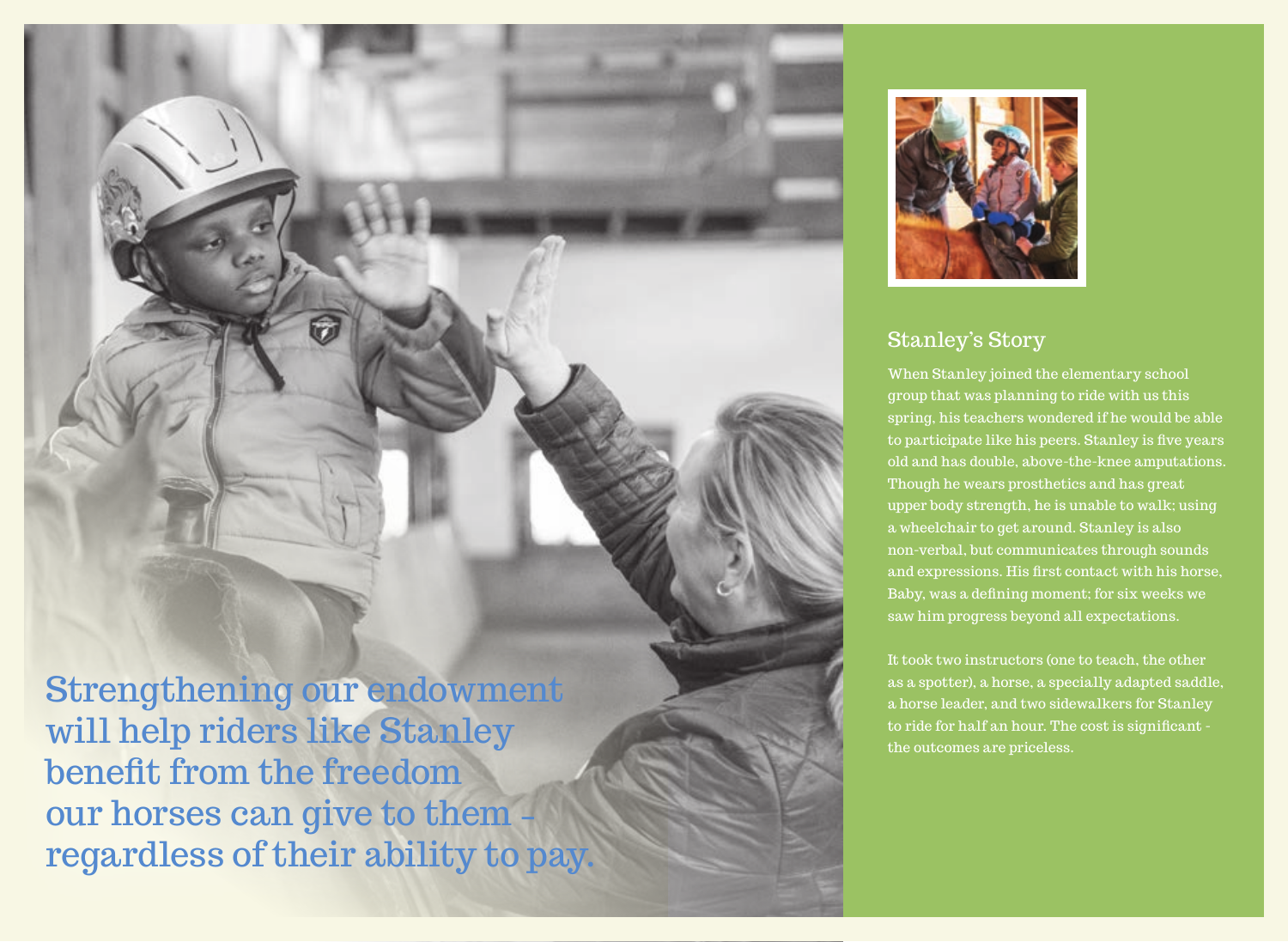## join the giving team

#### VICKI AND MATT NEWTON

"Seeing the interaction between a rider and their horse is a privilege to witness as each one's trust for the other brings progress and healing."

### JEFF AND HOLLY RIDGWAY

"At High Hopes, Holly and I have witnessed so many extraordinary events that have transformed lives from old to young, abused to veterans, families to volunteers. **That's why we give."**"

#### PETER WATT

"Before becoming a board member, I was a sidewalker and witnessed firsthand the joy resulting from something as technical as a successful half-seat or as simple as the feeling of a warm breeze on a spring day. Simply put, High Hopes allowed me to see grace personified, in so many ways, every week."

### PETER SCOTELLA AND JENNIFER CURLEY

"When our three boys began riding at High Hopes they were very young, but immediately it was one of their favorite times of the week. Now, if at all possible, they love it even more! We have been so grateful to all our family and friends who have shown their love for us by generously supporting High Hopes. As a family, we chose to honor our loved ones through High Hopes' Legacy Garden, and we thank the boys' teachers each year with an Annual Appeal gift in their honor."

why well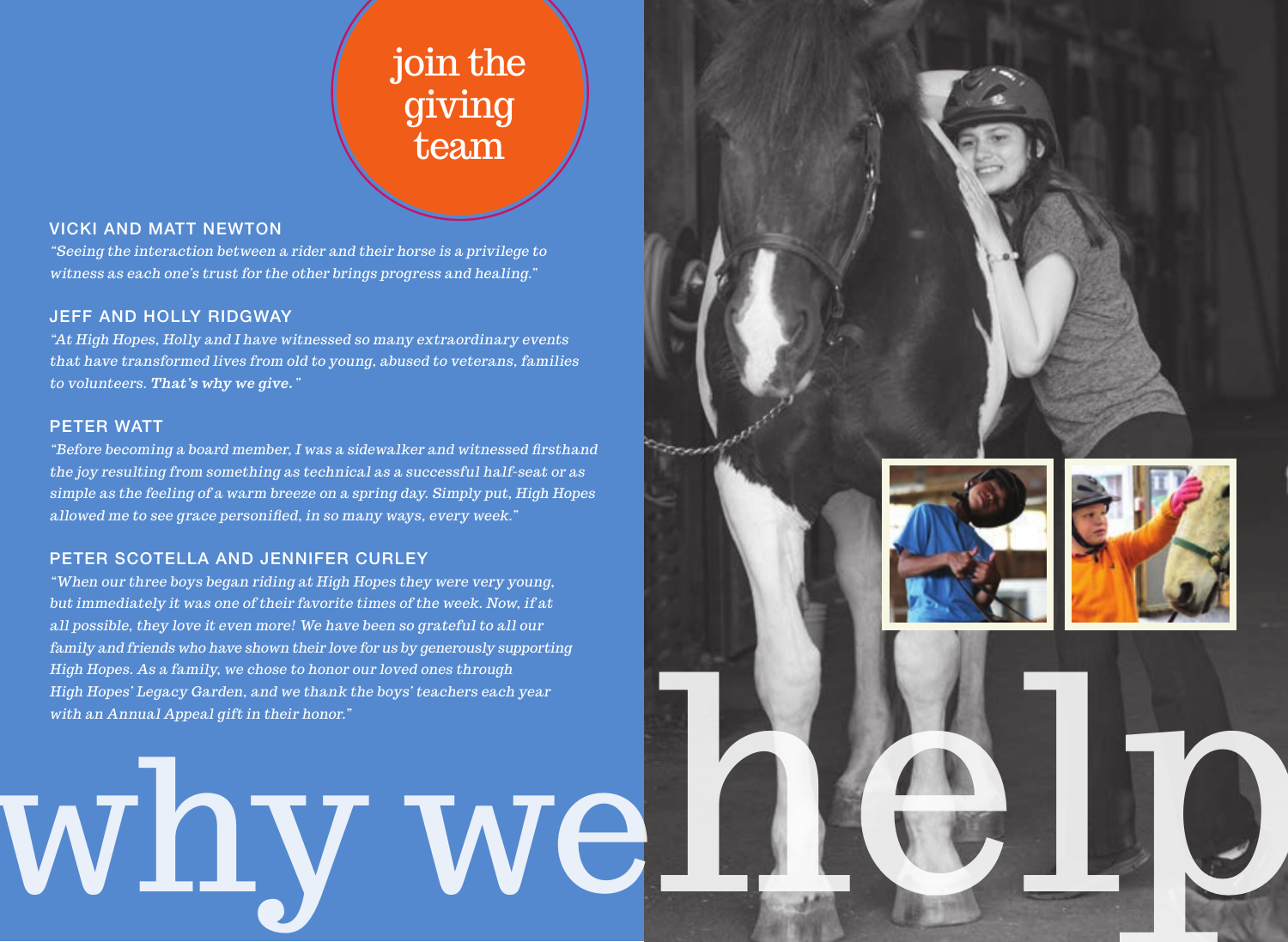## securing the future

High Hopes is a vibrant community where horse and human interactions improve lives.

Since October 2017, we have raised over \$2 million from a number of highly committed donors. Now we ask you to join that community by giving whatever you can to help us reach our Share Hope endowment campaign goal.

## **And there are so many ways you can give. Here are a few:**

- Cash donations pledged over one to five years
- Monthly giving
- Payroll giving & matching gifts
- Securities, stocks & shares
- Life insurance
- Planned gifts & bequests
- Retirement or pension plans

Every dollar you donate will be wisely invested to generate the funds we need to improve the lives of thousands of participants and their families living with a wide range of physical, cognitive, social and emotional disabilities.

# how you can help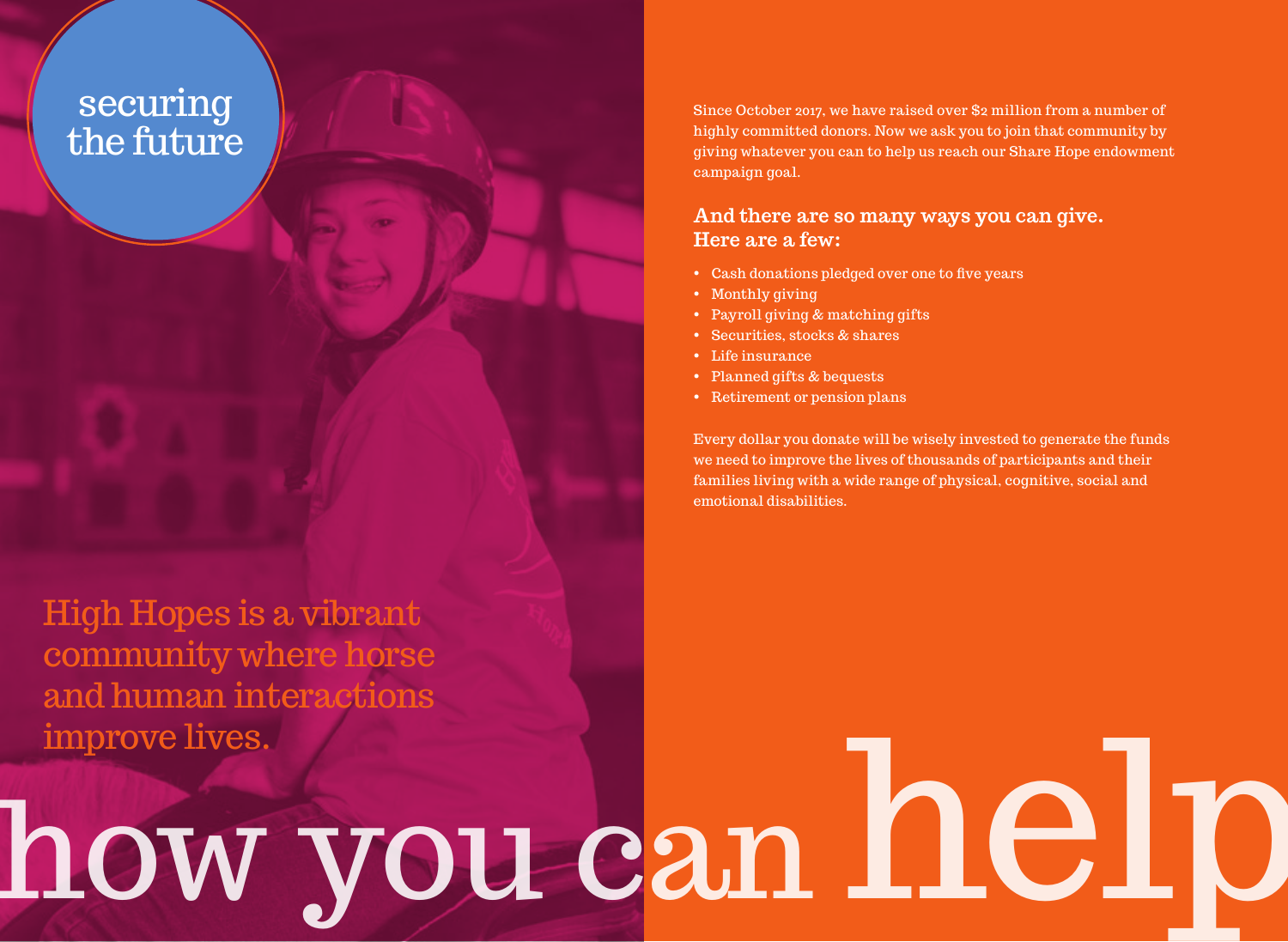## be the difference

## In addition to participants like Stanley, we help:

- Children and adults with physical, cognitive, social and emotional disabilities
- Veterans with PTSD
- Teens at risk
- Families in crisis

High Hopes is committed to evidence-based practice and is one of a handful of organizations leading the way in setting and evaluating participant-centered goals through instructors who have chosen High Hopes for their training and certification. Our ethos, passion and expertise benefit thousands more individuals across 29 states and 22 countries worldwide.

## We need your help

Please join the community of caring High Hopes' donors who share our commitment to changing the lives of people living with a wide range of disabilities. Large or small, your donation will make a difference now and for the future.

Over 1,500 individuals served each year 46 different disabilities 12,000 services delivered in 2017-2018